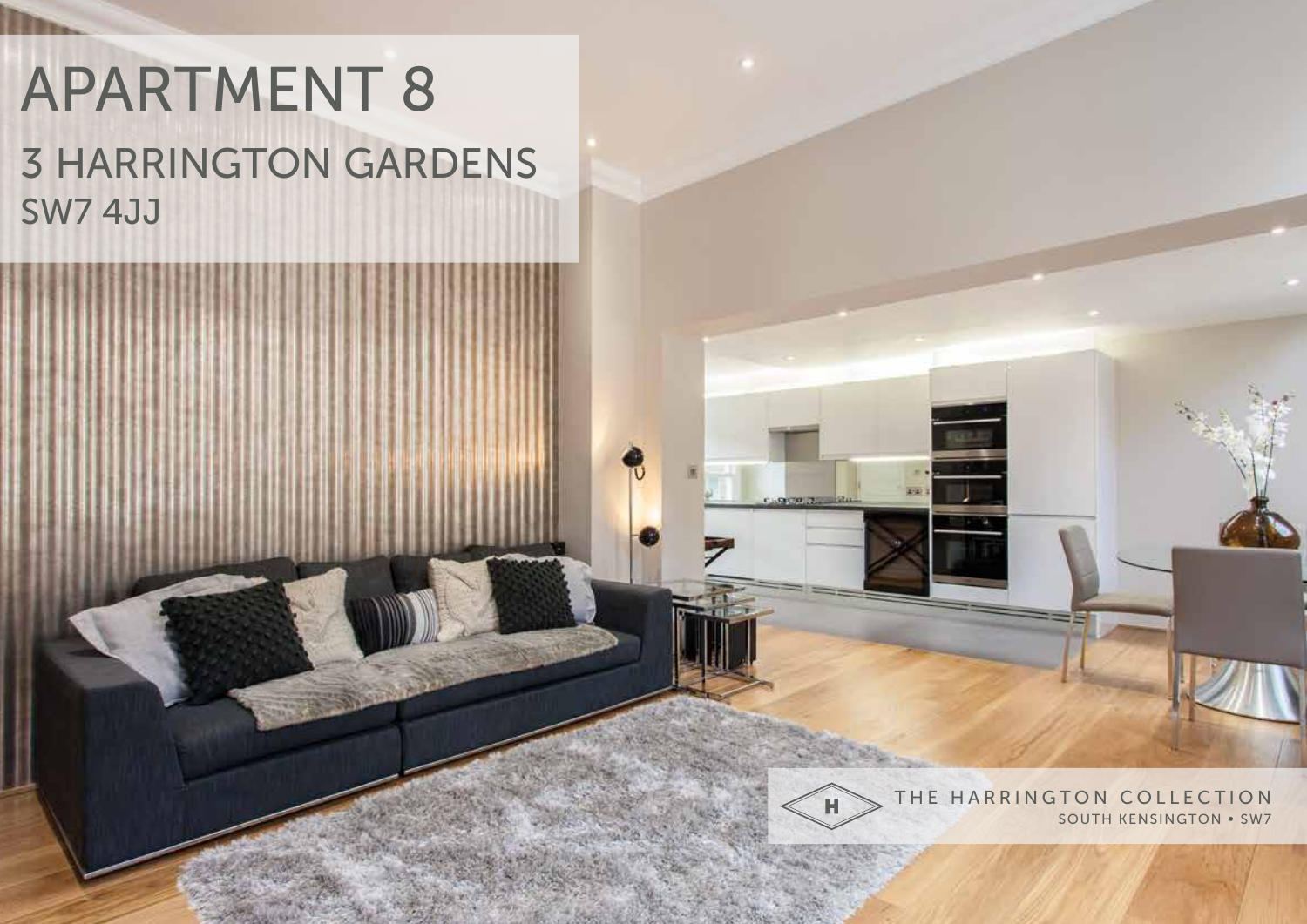





## APARTMENT 8 1 bedroom, second floor

This large 1 bedroom apartment features a fabulous open plan kitchen/dining area and reception space, high ceilings and plenty of natural light. The apartment also benefits from a separate bedroom.

Guests will enjoy a fully fitted kitchen with high end Caple appliances as well as built-in ceiling speakers, Apple AirPlay technology and high-speed fibre optic broadband. The apartment is finished with a gorgeous prime oak floor.

The apartment has dedicated house maids who provide partially serviced or fully serviced housekeeping to meet your variable needs.

Free membership to Prana Wellbeing for Pilates, yoga, personal training, massage, and nutrition comes with the apartment

## Location

The property, is located within easy walking distance of Gloucester Road underground station (150m away), with many excellent shops, restaurants, museums and art galleries on the door step.

The area is residential in character and the quick bypass through Hyde Park (which is withins trolling distance) takes 5-10 minutes to Mayfair. Knightsbridge and Sloane Square are 5 minutes in a taxi. Alongside this, there is easy access to the Cromwell Road with direct links to the M4 and Heathrow Airport.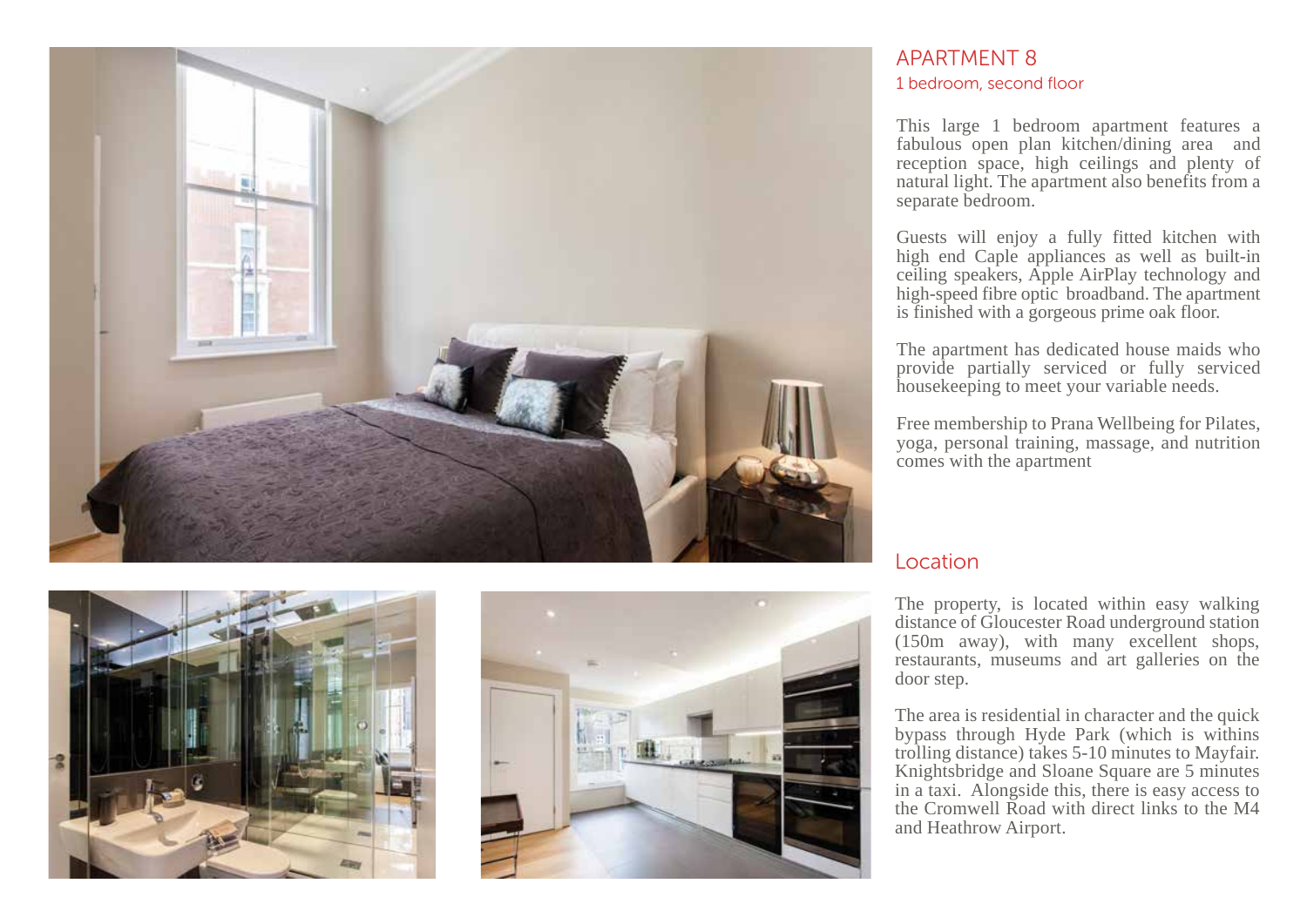



## Specifications

Beds: One queen-size bed Bathrooms: One bathroom Maximum occupancy: 2 620 sq. ft. View: City and Garden Widescreen TV Blu-ray Player and amplifier Apple TV & Full Sky TV package Apple AirPlay and speakers in all rooms Fiber Optic Broadband and Wifi Fully fitted kitchen with Caple appliances White bone china and crystal glassware

Video entry door system 24hr CCTV In-room safe

Maid service including basic toiletries TV licence Council tax Electricity, gas and water bills